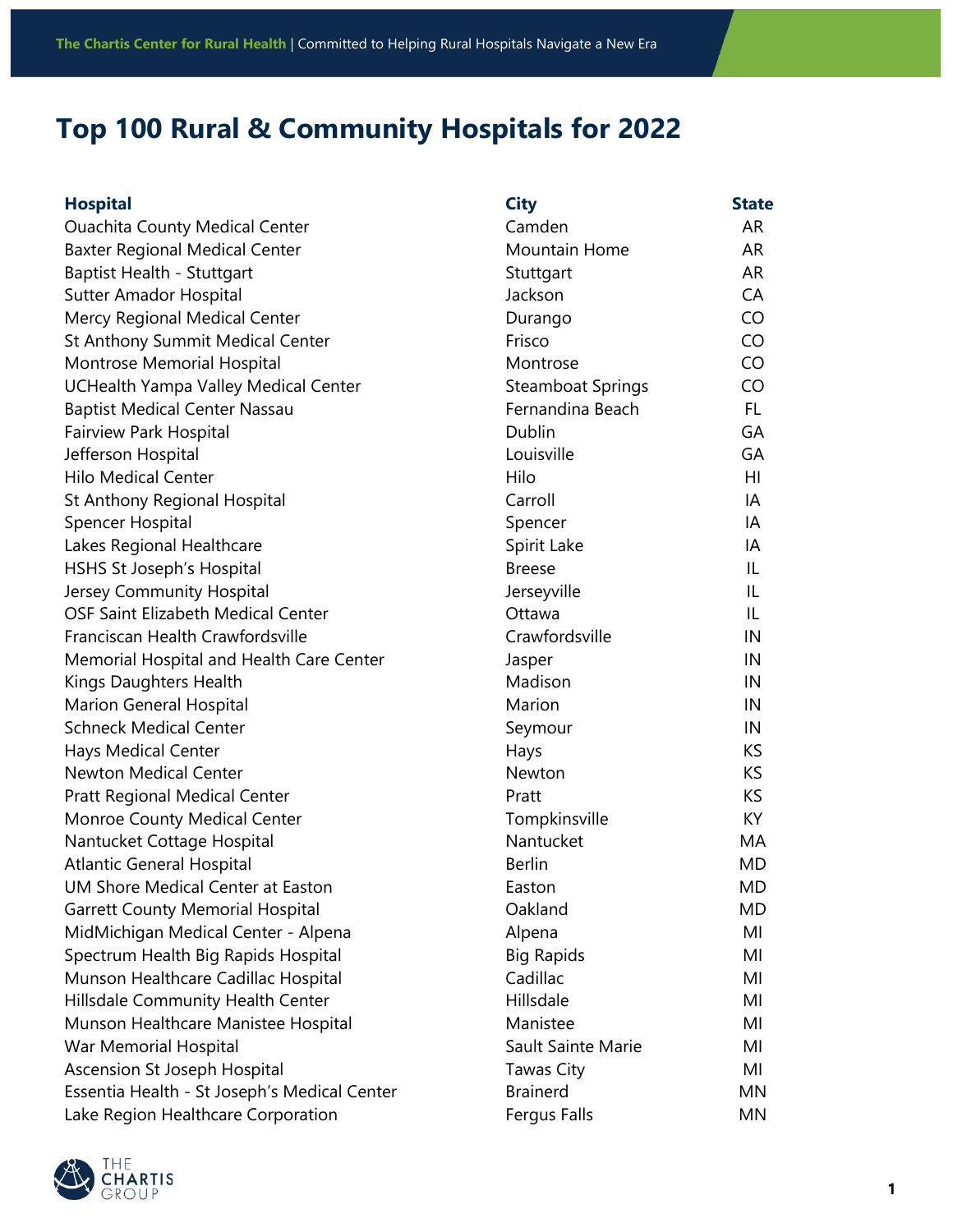**The Chartis Center for Rural Health** | Committed to Helping Rural Hospitals Navigate a New Era

## **Hospital City State**

| Hutchinson Health Hospital                    | Hutchinson           | MN        |
|-----------------------------------------------|----------------------|-----------|
| Mayo Clinic Hospital                          | Red Wing             | <b>MN</b> |
| Sanford Worthington Medical Center            | Worthington          | MN        |
| Bozeman Health Deaconess Hospital             | Bozeman              | MT        |
| St James Healthcare                           | <b>Butte</b>         | МT        |
| Logan Health Medical Center                   | Kalispell            | MT        |
| The HealthCenter                              | Kalispell            | MT        |
| <b>Carteret General Hospital</b>              | Morehead City        | <b>NC</b> |
| <b>Columbus Community Hospital</b>            | Columbus             | <b>NE</b> |
| <b>Faith Regional Health Services</b>         | Norfolk              | <b>NE</b> |
| St James Hospital                             | Hornell              | <b>NY</b> |
| University Hospitals Samaritan Medical Center | Ashland              | OH        |
| <b>Wood County Hospital</b>                   | <b>Bowling Green</b> | OH        |
| <b>CHWC Bryan Hospital</b>                    | Bryan                | OH        |
| Mercer County Community Hospital              | Coldwater            | OH        |
| Pomerene Hospital                             | Millersburg          | OH        |
| Mercy Health - Tiffin Hospital                | <b>Tiffin</b>        | OH        |
| Van Wert Health                               | Van Wert             | OH        |
| Mercy Hospital Ardmore                        | Ardmore              | OK        |
| <b>Stillwater Medical Center</b>              | Stillwater           | OK        |
| AllianceHealth Woodward                       | Woodward             | OK        |
| CHI Mercy Health Mercy Medical Center         | Roseburg             | <b>OR</b> |
| Penn Highlands Huntingdon                     | Huntingdon           | PA        |
| Geisinger Lewistown Hospital                  | Lewistown            | PA        |
| Punxsutawney Area Hospital                    | Punxsutawney         | PA        |
| <b>UPMC Somerset</b>                          | Somerset             | PA        |
| Newberry County Memorial Hospital             | Newberry             | SC        |
| Avera St Luke's Hospital                      | Aberdeen             | <b>SD</b> |
| <b>Brookings Health System</b>                | <b>Brookings</b>     | <b>SD</b> |
| Avera Queen of Peace Hospital                 | Mitchell             | SD        |
| Avera St Mary's Hospital                      | Pierre               | SD        |
| Prairie Lakes Healthcare System               | Watertown            | <b>SD</b> |
| Avera Sacred Heart Hospital                   | Yankton              | <b>SD</b> |
| <b>Childress Regional Medical Center</b>      | Childress            | TX        |
| <b>Columbus Community Hospital</b>            | Columbus             | TX        |
| Hill Country Memorial Hospital                | Fredericksburg       | <b>TX</b> |
| Peterson Health                               | Kerrville            | <b>TX</b> |
| <b>Medical Arts Hospital</b>                  | Lamesa               | <b>TX</b> |
| Baylor Scott & White Medical Center           | Marble Falls         | <b>TX</b> |
| Seymour Hospital                              | Seymour              | <b>TX</b> |
| Rolling Plains Memorial Hospital              | Sweetwater           | <b>TX</b> |
| <b>Cedar City Hospital</b>                    | Cedar City           | UT        |
| Park City Hospital                            | Park City            | UT        |
| Castleview Hospital                           | Price                | UT        |